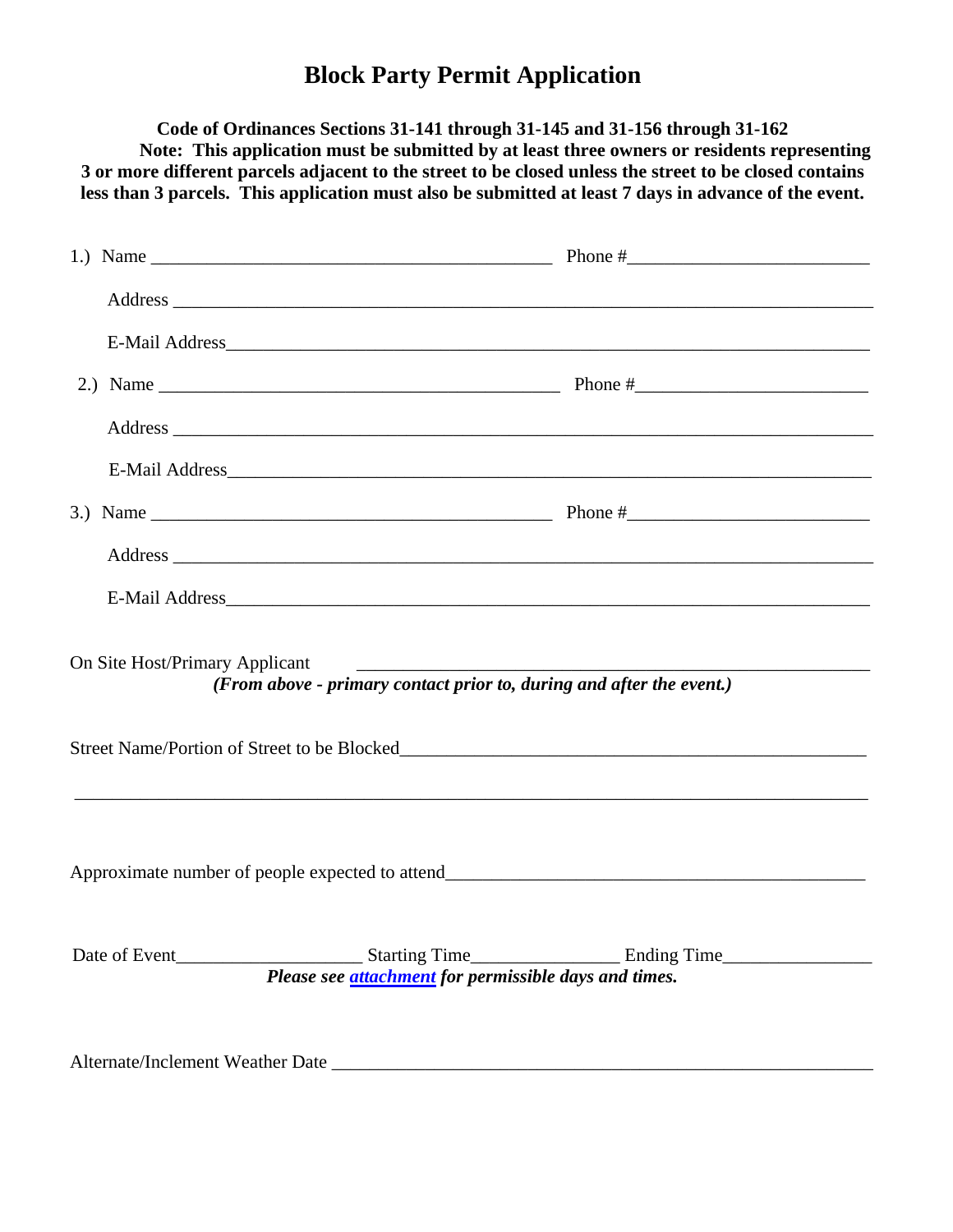The three applicants named above shall be responsible for cleaning up the street or other public way within 2 hours following the conclusion of the activity. Should the permit holder(s) fail to do so within 2 hours following the conclusion of the activity, or within the period specified by the city clerk, the city shall clean the area and collect the costs thereof from the permit holder(s).

| 1.) Applicant's Signature                                                                                                                                                                                                      |               |  |  |  |  |
|--------------------------------------------------------------------------------------------------------------------------------------------------------------------------------------------------------------------------------|---------------|--|--|--|--|
| 2.) Applicant's Signature                                                                                                                                                                                                      |               |  |  |  |  |
| <b>Save Form</b>                                                                                                                                                                                                               | <b>Submit</b> |  |  |  |  |
|                                                                                                                                                                                                                                |               |  |  |  |  |
| Comments expression and the comments of the comments of the comments of the comments of the comments of the comments of the comments of the comments of the comments of the comments of the comments of the comments of the co |               |  |  |  |  |
|                                                                                                                                                                                                                                |               |  |  |  |  |
|                                                                                                                                                                                                                                |               |  |  |  |  |
|                                                                                                                                                                                                                                |               |  |  |  |  |
|                                                                                                                                                                                                                                |               |  |  |  |  |
| Comments                                                                                                                                                                                                                       |               |  |  |  |  |
|                                                                                                                                                                                                                                |               |  |  |  |  |
|                                                                                                                                                                                                                                |               |  |  |  |  |

*Required only if street to be closed is adjacent to a park or facility operated by Parks and Recreation.*